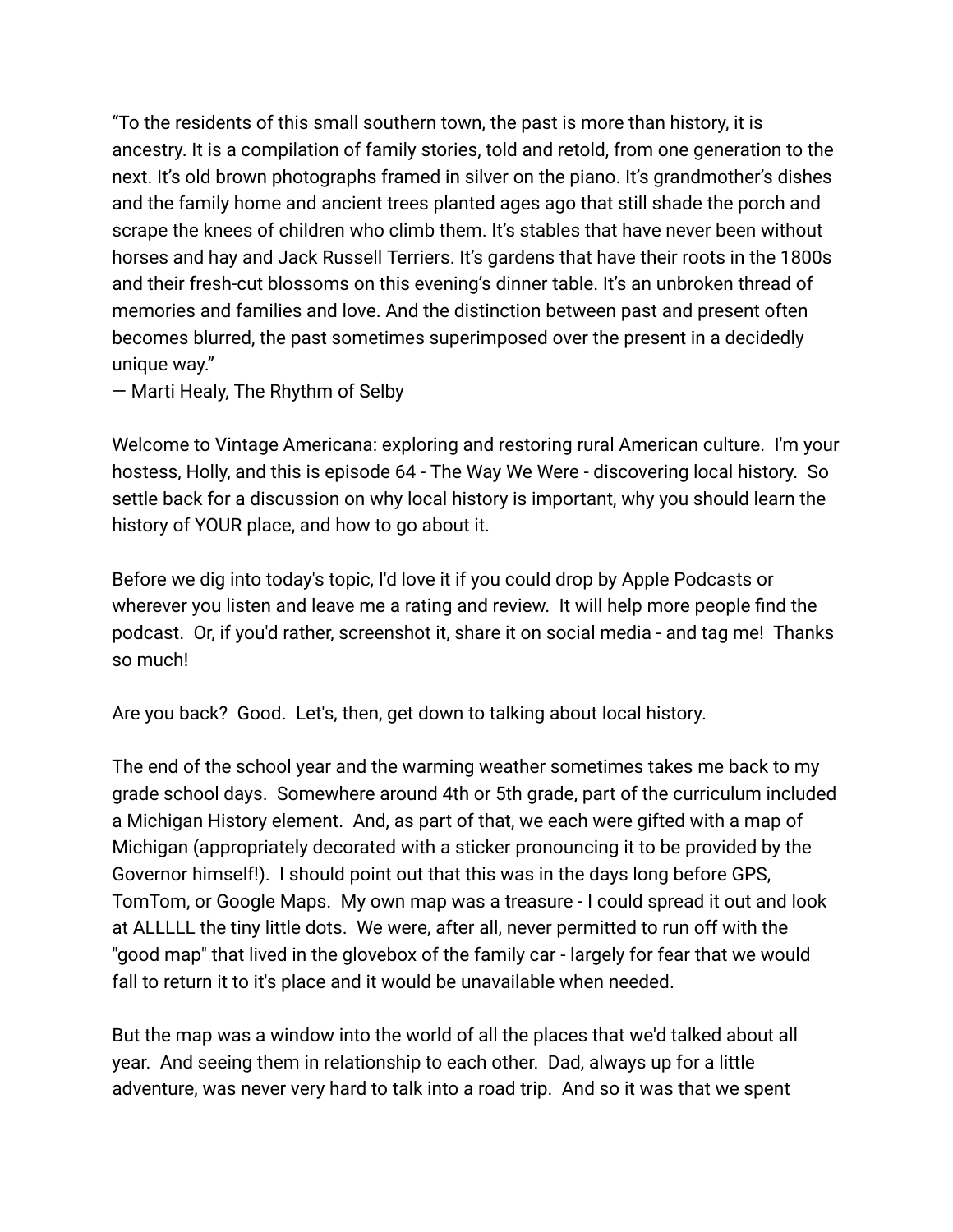many a happy Summer weekend exploring the history of Logging at Hartwick Pines State Park. Or visting the Bonnymill Inn - a sawmill converted into a B&B - in Chesaning. Dad never met a historical marker he wouldn't stop at.

However, things were even MORE interesting when we visited Charlevoix - my parents' hometown. Because we weren't dependent on just historical markers. We could stroll downtown, and Dad would point out the old boatworks where he worked in high school sanding down the varnish and reapplying it to the wood runabouts so popular on small sport lakes in the 50's and 60's. Driving through the countryside, Mom would point out where the cheese factory used to be, where her father sold the milk from his Guernsey cattle. A trip out to Depot Beach involved the story of the multiple train depots in town one for the locals, and one to serve wealthy Chicagoans who came up to escape the city heat in the summer and stay at the Belvedere Club. Even tales from Grandpa, who told of driving out to the Loeb farm with HIS father in their Model T truck. The Loeb farm was a demonstration farm, owned by one of the executives from Sears and Roebuck. Everything on it was supposed to meet a certain standard. The chickens, of instance, were weighed weekly. If they did not reach the prescribed size, the employees were prone to huck them over the wall - the better to avoid reprimands. Grandpa and Greatgrandpa would shove them into gunny sacks and drive home a dozen chickens richer.

All of these tales we were told - of Green Sky Hill, and Whisky Creek. Of Jingleville and the Belvedere Hotel - made up the fabric of the town and its surrounds. It helps to bind places and people together. When I drive by the golf course on the North side of town, I remember that it was once Great Uncle Ralph and Aunt Frankie's Farm. These are more than just random facts, but instead are the story of the place and the people who have lived there. The threads of that story are continually woven by the people who live there now. And to forget that history is to cut the fabric from the loom and attempt to redress it in order to start again. The loss will always be felt, as if the blanket of the place in which we live isn't quite long enough to go from toes to shoulders.

There is a very strong modern tendency to paint rural America with a single brush. As if it is nothing but an unending sea of huge farms, tiny towns with graying, storefronts, closed factories that have moved out of town, and grungy WalMarts with crumbling parking lots. Maybe interspersed with the occasional "World's Largest Ball of Twine!" or a state park or two. A history that is always framed to emphasize the negative - from issues of "colonization" or "exclusion" to a failure to join the modern stream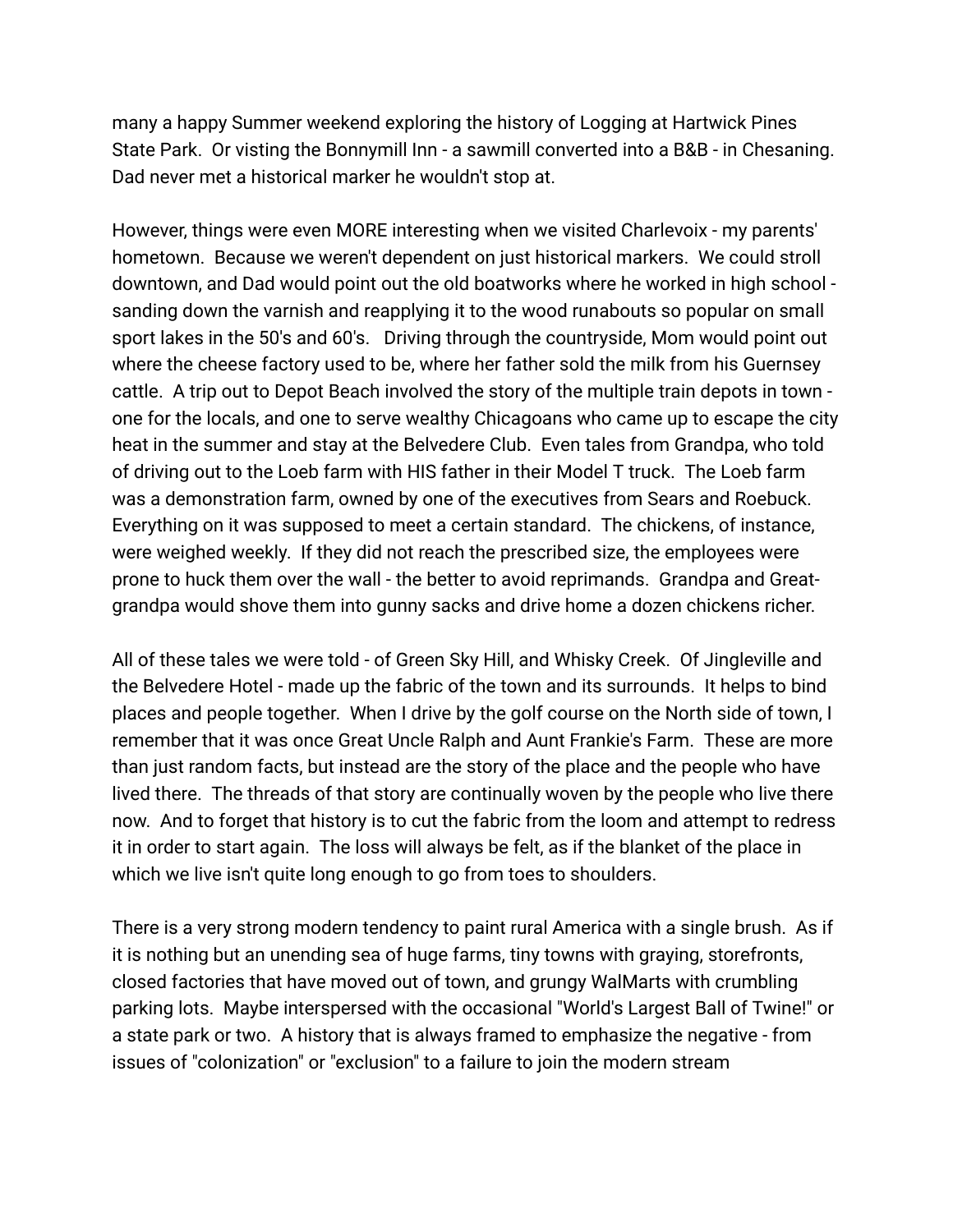But none of that reveals the true picture. The tapestry of tiny towns with deep roots. Stories about families that have farmed the same land for 5 generations. Ghost towns that grew up during a boom, faded away - and perhaps were rediscovered and resettled later. Or perhaps not.

Each small place has its own story. And, if you are committed to finding YOUR place in this world, and loving that place - you need to know that story. Much in the way you need to know the story of the person you choose to marry. Look at all the warning tales in folklore about what comes of marrying someone who forces you to vow never to ask about their past, or look in that chest they brought with them, or unlock that room in the basement. Stories tell us who (or where) we are building a relationship with. Only when you know the story of your place so far can you tell what your part in the tale is.

How, then, do you get started learning about your place?

Let's start out in the obvious places. Do you have a local museum? That is an excellent jumping-off point. Now, local museums usually have exhibits meant to appeal to a broad swatch of the public. Our has a birch bark Native American home reconstruction, recreated rooms of homes of some of the early town luminaries, and an exhibit on the history of the Coast Guard station and lighthouse. All of which are both expected - and a little generic. But working your way further in, there is a really fascinating exhibit about the soda fountain factory that once called this town its home. There are also some other choice tidbits here and there. Take your phone - take photos of the information presented, so that you have names, places and dates for further research. AND - don't forget to hit the gift shop. No, you don't need the stuffed beaver that represents the trapping industry that used this site as a trading post. You're looking for books on local history - if they are locally written and locally or self-published - even better. These are the books that tell the tales too small and ordinary to be thought worthy of history books devoted to a broader swath of the area.

Your next stop should probably be the local library. MOST have a local history section, or even and entire room. If you're REALLY lucky, they even have a local history librarian. If so, find out when that person works and make plans to show up for a chat. I've found that these people LOVE "Fresh meat." And will load you down with reading material while talking your ear off on the subject.

Check out those materials that you're permitted to remove from the library. And assess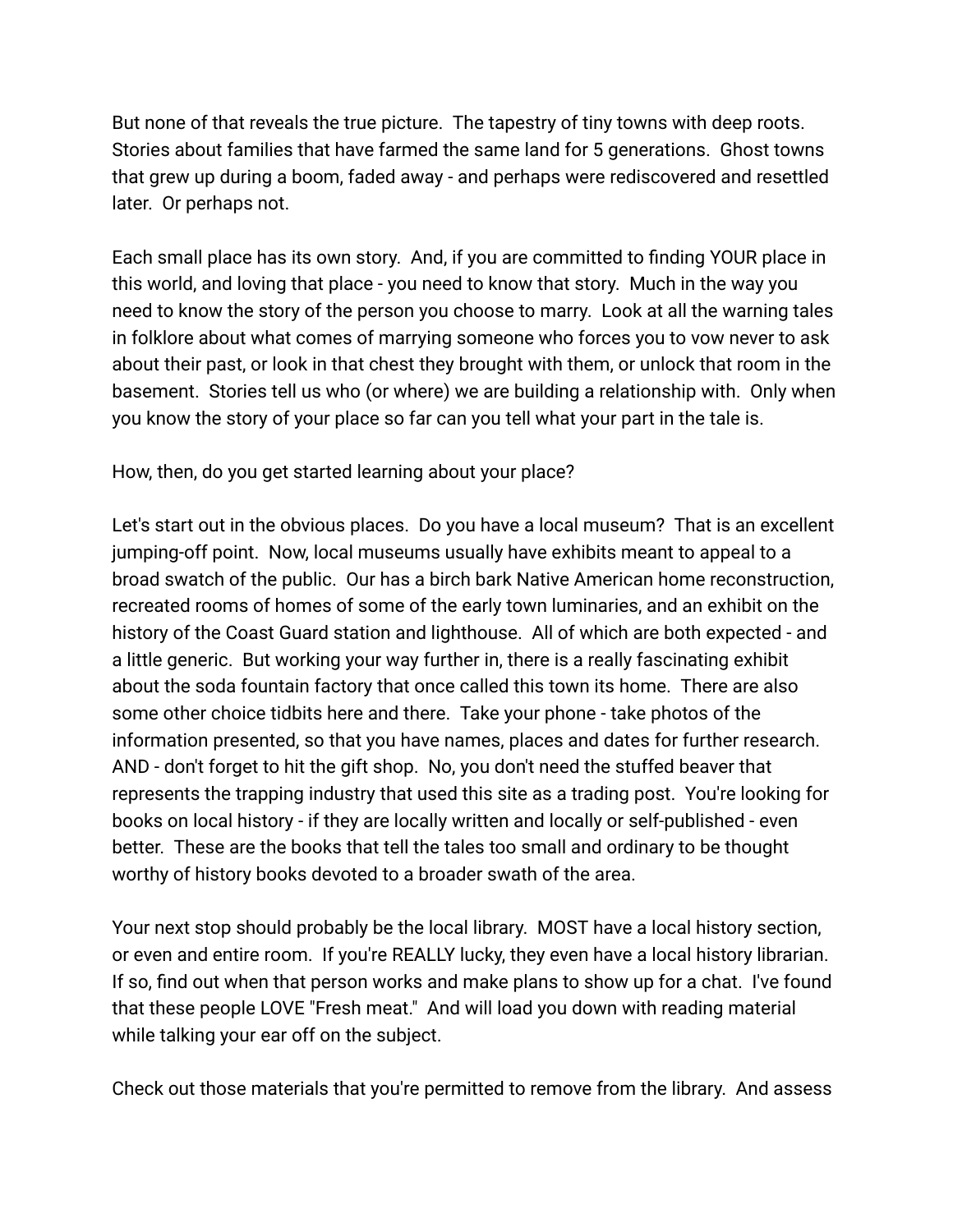the collection of noncirculating items. Some old and fragile books, leaflets and other "ephemera" are just a little too delicate to leave the confines of the reading room. If there is a lot there that interests you, you might have to make a few trips.

My other trick is to bring along my wand scanner. What is this, you ask? Just what it says. It's a scanner that, instead of being large enough to have a flat glass plate - or have a slot you feed single sheets into - is a long device that you pass over the document you wish to scan. Which is a very gentle way to scan fragile pieces. You wont damage them with the wand. But always ask permission - some pieces are fragile enough that there may be concern about the light from the scanner.

Before you leave - don't forget to ask your friendly local history library two things (which they may well have already waxed enthusiastic about - but if not, do ask):

First - is there a local historical society?

Second - is there a walking tour of historical sites in town?

We'll talk about the second one first. Historical walking tours are common in a lot of towns that have managed to hang onto their downtown and inner residential region. Usually, it's a small brochure with a map. Sites are marked, and little descriptions and historical tidbits are included. This will help you to not only learn the history but also to associate it with actual locations. For instance, one of the houses on the local walking tour here belonged to the town doctor. It sits on a hill, and has a three story square tower. There, the doctor's wife would place a lantern at night if he was needed - so that if he were visiting another patient or otherwise away from home, he could be summoned back.

Knowing the history of that house makes it mean just a little bit more. When we noticed that the plasterwork on the outside was being restored, both my husband and I were heartened that there was someone else in town who cared enough to be the custodian of this little piece of history.

Local historical societies. These places can be gems to go visit. Most often, you'll find that the historical society in small towns or rural townships either have a building (usually a rescued local schoolhouse, church, grange hall, or other public building. Allegan's is in the old jail) or have space in another civic building. The library, or a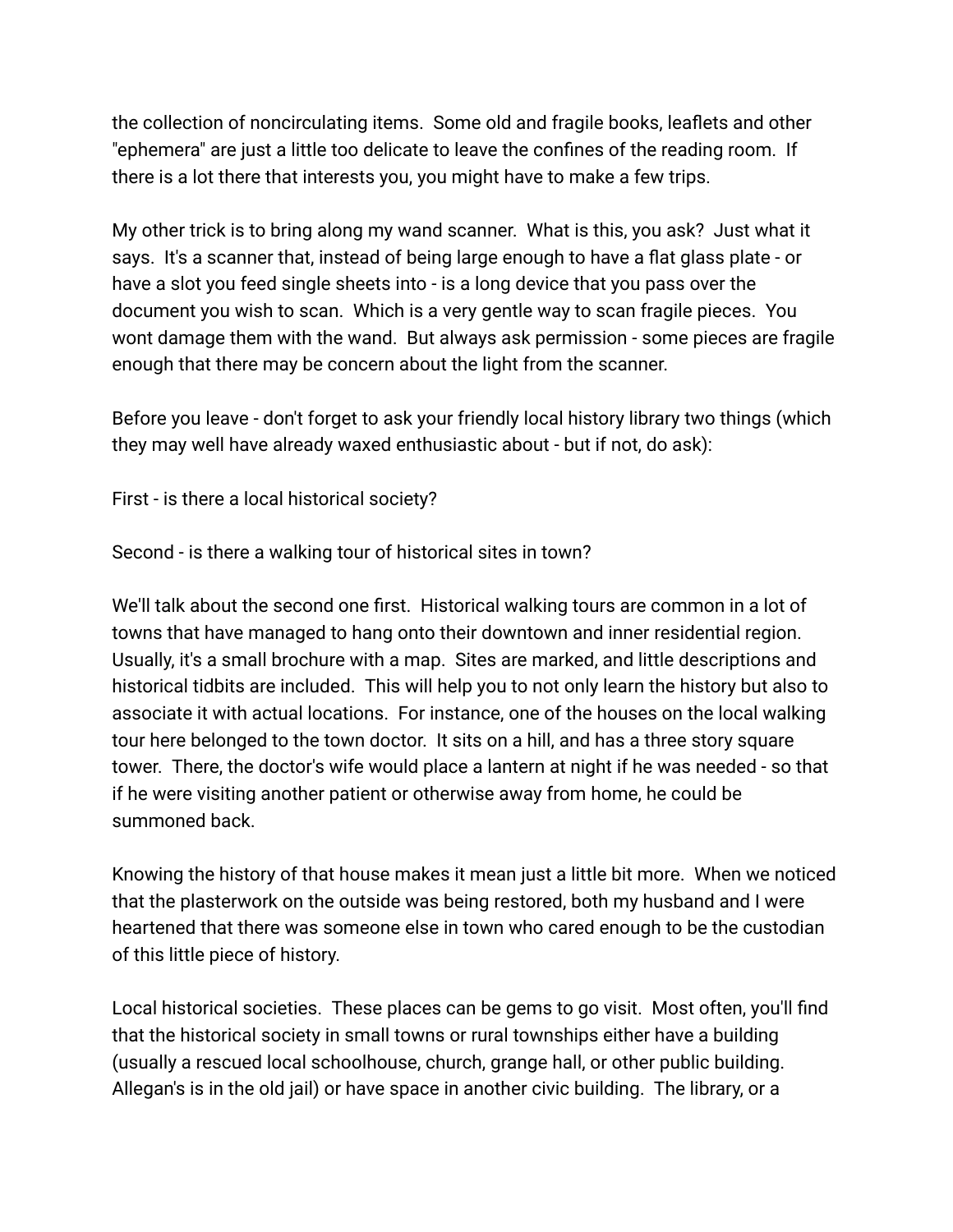community center. Sometimes even the township hall. Hours can be quite limited, as they're staffed by volunteers. Some keep quite extensive archives. Others are still working on building their resources. Most also serve as a social hub for the folks in town who have an interest in its history.

So a visit will accomplish a number of potential goals. First, you might find yet more reading material, locally published books, or get the details on presentations being hosted by the society. Second, they MIGHT even have specific information on the plot of land or house that you've purchased. It could even be that you'll find copies of blueprints or photographs of the house in its early days.

And, you'll meet those interested folks. If you're not in a hurry, and act like you're in the mood to linger, they might start telling stories. Stories about the town. Little histories passed down from their grandparents or their own remembrances. The fuss when the local church decided to build a new building. The fire that claimed the General Store and why there is a more modern building in the midst of the Victorian era storefronts on main street. Buckboard wagon courtship, or bicycle trips down the dirt lane into town for a grape Nehi.

Not every dot on that state road map has its own historical society. Expand your search a little bit. Visit any you might find in nearby towns or townships. After all, no small community exists in a vacuum. Even a visit to a larger town nearby could be fruitful.

Does your town have a local festival? Especially one that celebrates something about the town's past? Some produce that used to be a significant source of local income, or an event that is remembered every year? Go to that. Grand Haven, for instance, every years is treated to The Feast of the Strawberry Moon. Costumed interpreters recreate aspsects of life from the town's history as an early trading post. Colonial cooking demonstrations, weaving, rug hooking, a carpenter, and even a candy cannon provide a taste of the time. Founders Days, Pioneer Fests, and other similar events are worth checking out for more on your place's background.

Visit local antique stores, sales, and flea markets. You might find old business signs, bottles from the local dairy, post cards, newspapers, or other pieces of life gone by. And each piece of information you pick up gives you another avenue of research. Go back to the library and look up that now-defunct dairy. Drive down the street on the postcard to see how things have changed. And, if it's an option, talk to the vendor. This is what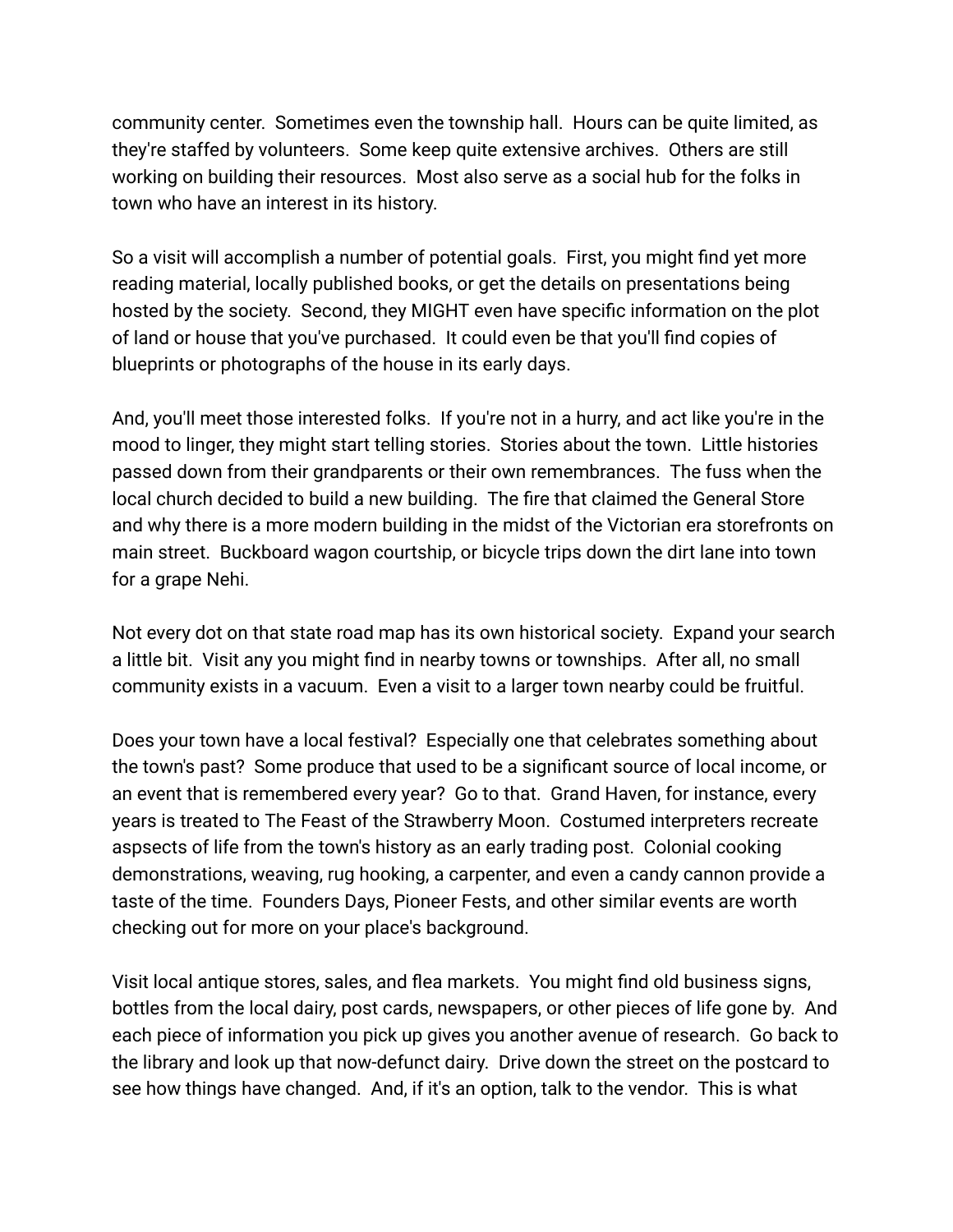sometimes makes weekend sales and flea markets more useful to browse. The person running the booth might well know something about that item that catches your eye.

Talk to them about other folks locally who run small business either via estate sales or as "picker." Have you ever spent an afternoon happily binge-watching American Pickers? The local versions of Rob and Mike are likely to have an intimate knowledge of what used to be.

You might even think about buying something salvaged from a local building that had to come down. Incorporate the floor from the bowling alley that was demolished to make room for a dollar store by turning a section into butcher block for countertops or a table. Buy some brick from the armory that is being razed for a new county building. Take it home for a fireplace surround, or slice them into pavers. Put the coachlight from the old pizza joint that was popular in the 60's on a pole as a yard light. Incorporating things from what USED to be in your place into new things being built in your place is another way to preserve the history - and learn to love it that much more.

Stroll (or take a Sunday Drive) through your place. Do you notice an older home that has a profusion of flowering plants - shrubs, roses, or other perennials? Knock on the door and ask for a garden tour. You'd be surprised how many people are genuinely delighted that your noticed their pride and joy. In fact, it's quite likely that you'll be offered cuttings or divisions from some of the plants you admired - although you might have to drop back by in the correct season. What does this have to do with town history?

First, chances are that you may well have noticed a garden and yard that has been cared for with plant specimens that are decades old. Maybe that hydrangea was planted by the woman who ran the ladies Red Cross sock knitting circle during World War II. Perhaps that magnolia tree was first planted when the house was built - a kit house that came by rail on a train line that no longer serves the town.

My grandmother had a rather spectacular flower bed. Roses, glads, popies, irises. It was a riot of color all summer long. Such a landmark it became, that the alleyway beside it became "Rose Lane," when the city decided to pave it into a street. There are probably a few people in town who have flowers descended from those that gave Rose Lane its name. Grandma tended to be generous with her floral bounty.

Is there an ancient apple tree - or even an ancient apple orchard - in town? Or maybe a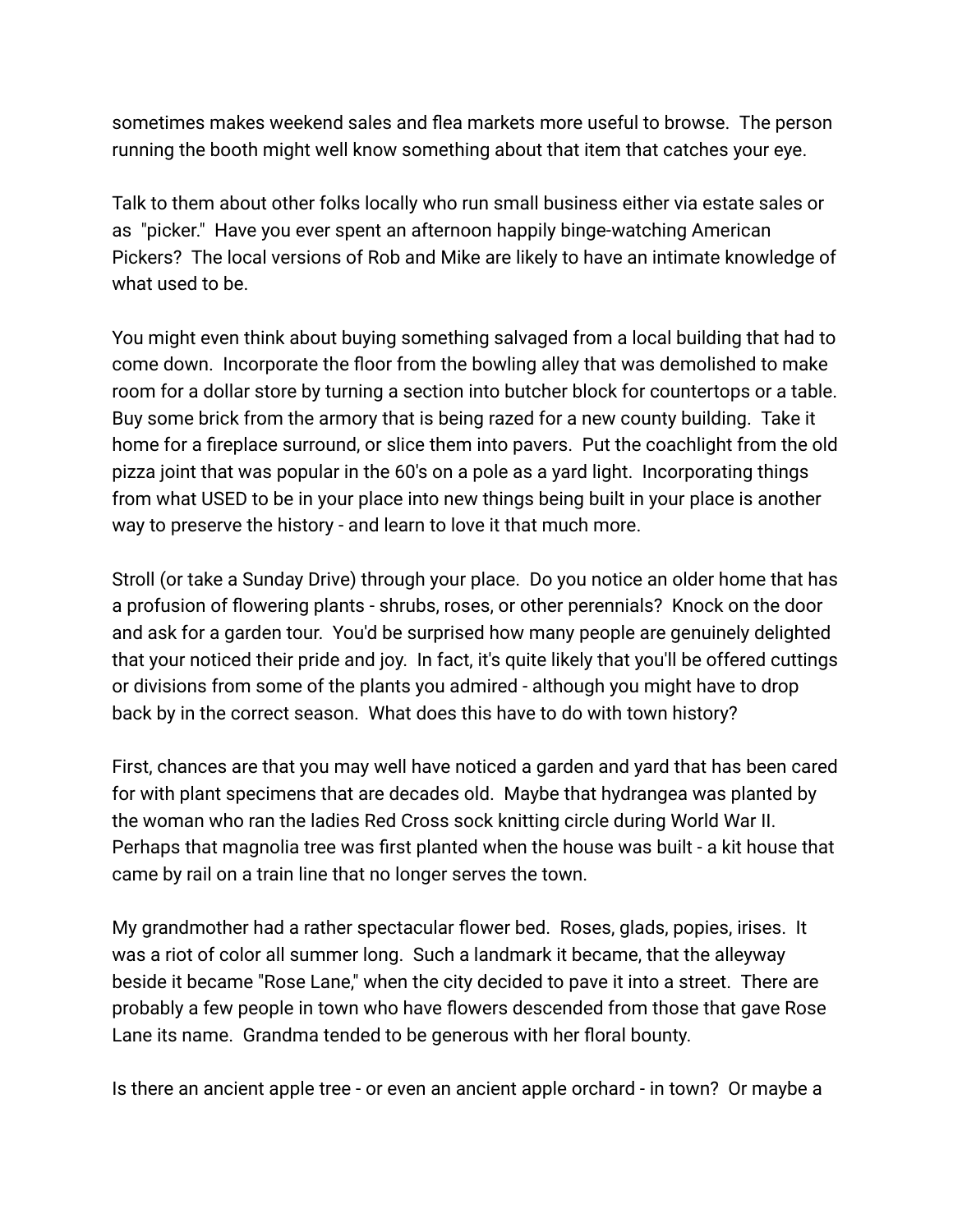few outside a farmhouse that belonged to the town doctor or mayor? Ask around and see if you can get permission to snip a bit of scion wood in the winter, and graft yourself a clone and successor of that historic tree.

All right, you say, that's all well and good. But I'm listening to this podcast right now on my couch, and it's too late in the evening to go gamboling about just now. Is there anything I can do from here?

Sure there is. In addition to looking up those resources mentioned above, you could certainly do some searches for information on local history. Keep in mind, most "independent researchers" - which is code for "lay people with an interest" - don't always have the most tech-savy skill sets. You'll find a lot of websites that are quite outdated in their design and sometimes difficult to navigate. Perservere! Because there can be some excellent information contained in them.

It's also often possible to find old plat maps online. Plat maps for a given year will tell you who owned which parcels in town. They also often will be marked with the locations of churches, schoolhouses, and other important sites. Finding multiple plat maps from different years can help track changes over time, as well. Railways might appear, and border for an actual city. And disappear again, if the "city" becomes formally dissolved.

Online library collections are worth searching, as well. Start locally. Even some small libraries will have digitized collections of old maps and local newspapers.

Colleges and Universities also maintain collections. Sometimes there are whole photo collections that have been made available online. Or even old records. For instance, Michigan State University has possession (and often has digitized) the records from local Granges that became defunct.

Search youtube for presentations or even point-of-view explorations of historic sites. Sometimes those live talks at libraries or historic societies that you missed were also filmed and made available online. It's a resource worth mining.

Look for local history online groups on social media. These folks share lots of photos and can often answer questions. Some of them really love a good historical conundrm, too, so hit them up if you've hit a wall in your research.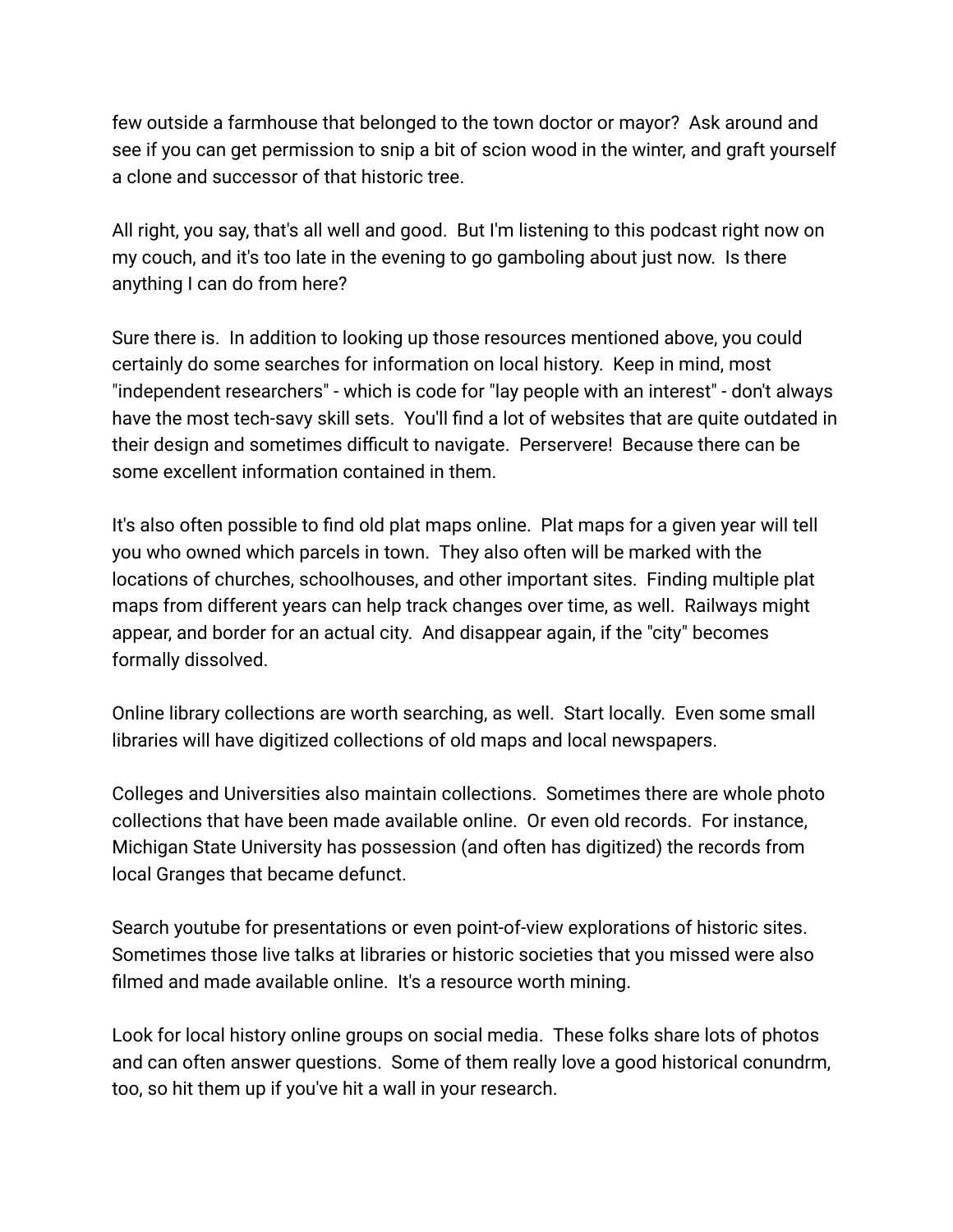And don't forget, after you've done all this research, to give a little back, too. Loving your place means not just learning about it, but caring for it. Support all those people stewarding its history.

Was there a local history book that the library didn't have? Buy them a copy.

The Historical Society was lots of help? Join. Or at least donate. Volunteer.

You found some great tidbits in the digitized newspaper collection, but wished there were more? Ask if they need help getting more of their collection prepared for online availability.

Had fun at the local fest? Volunteer next year. Take tickets for two hours, and that will probably garner you free admission, plus the warm fuzzies from helping out.

Have you assembled a ridiculously thorough collection of local cookbooks? Talk to the library about possibly donating them to the local history collection as a special item.

Does your town do not just self-guided walking tours, but maybe some actual tours, especially at special times of the year? Volunteer to lead one of those.

Did you end up with some very special landscape plants from places around town? See if there is a garden club, and join it. Or, if there isn't, organize a plant exchange. Emphasize how special it is for people to share those specimens that might have special local meaning.

Does your place have a cherry pie contest or chili cook off every summer? Enter it. Maybe YOUR name will end up recorded in the local paper for posterity. Now you're not just preserving history, you're making it.

Does your town or township have an archive - but need help organizing it? If you're one of those "born to file" types, offer your services.

Do you enjoy the speakers the historical society brings in, but wish more people could come? Ask if you can bring a tripod and a camera or smartphone to record it, and upload it on Youtube to share with others who are interested.